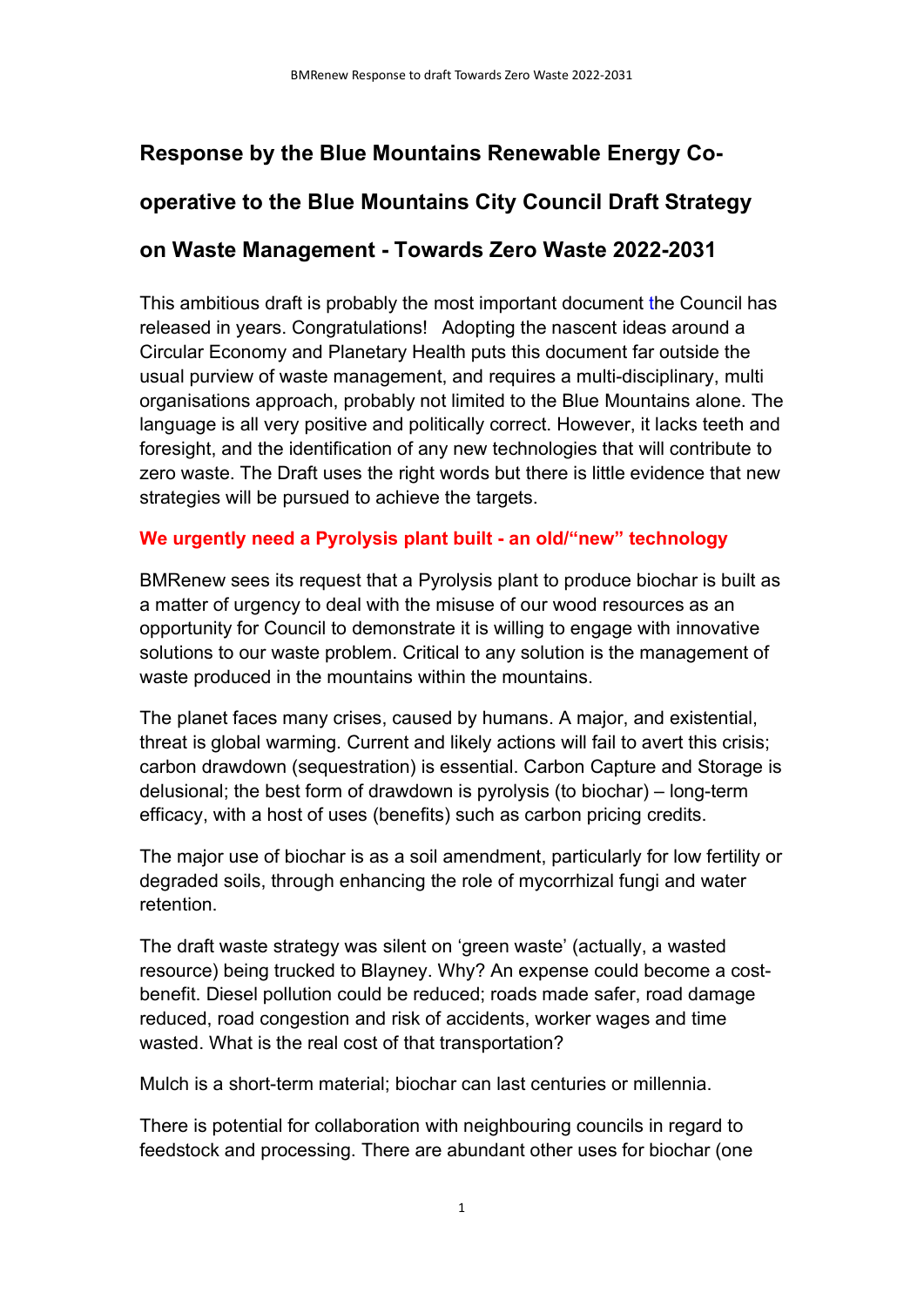paper lists 55); including pollution abatement, asphalt additive, industrial filler, and electricity generation from off-gas.

BMRenew is passionate about the idea of getting at least one Pyrolysis plant built in the next year or so, as publicity and community involvement could showcase what a small town can do, with the right encouragement. The idea that our huge supply of wood is merely turned into wood chips is so wasteful and discouraging.

One example BMRenew has suggested to Council is the idea of turning all waste wood into something useful with a price tag higher than mulch. Currently good reusable wood is turned into mulch which is not in keeping with the philosophy expressed in this Draft. Once the waste wood is sorted the wood that is not reusable could be converted into biochar using pyrolysis instead of the current practice of trucking it to Blaney to turn it into wood chips. This idea alone has the potential to generate income, sequester carbon, improve soil quality and create jobs within the mountains. It would also generate carbon credits.

## What is Pyrolysis?

Pyrolysis is the thermal decomposition of organic matter in an oxygenreduced and controlled environment. The process variously produces forms of charcoal, gas and liquid, depending on the nature of the feed material, the plant design and the process temperatures (typically between 400 & 1000<sup>°</sup>C). When applied to soil as an amendment, charcoal is termed 'biochar'. Pyrolysis is not burning (which produces mostly gas plus some ash) and it has nothing to do with RDF (refuse derived fuel). A significant part of the charcoal is recalcitrant (stable), unlike the labile (unstable) carbon associated with materials like mulch (which, as any gardener knows, soon decays to gas, including C0, and methane CH<sub>4</sub>, [a shorter lived] greenhouse gas but with a far higher GWP (global warming potential) than the  $CO<sub>2</sub>$  from burning the gas] – this in contrast to the recalcitrant carbon of biochar. In the recalcitrant biochar form, charcoal is stable for centuries or millennia.

So, the benefits include arguably the most promising form of carbon drawdown (increasingly seen as necessary to reverse the effects of global warming, plus earning carbon credits), reversing the scourge of the loss of soil carbon and hence improving poor or degraded soils (and the consequent improvement in crops), provision of an energy source on site, and reducing the long-distance destructive road transport of what is inappropriately termed 'green waste'. There are many dozens of other uses.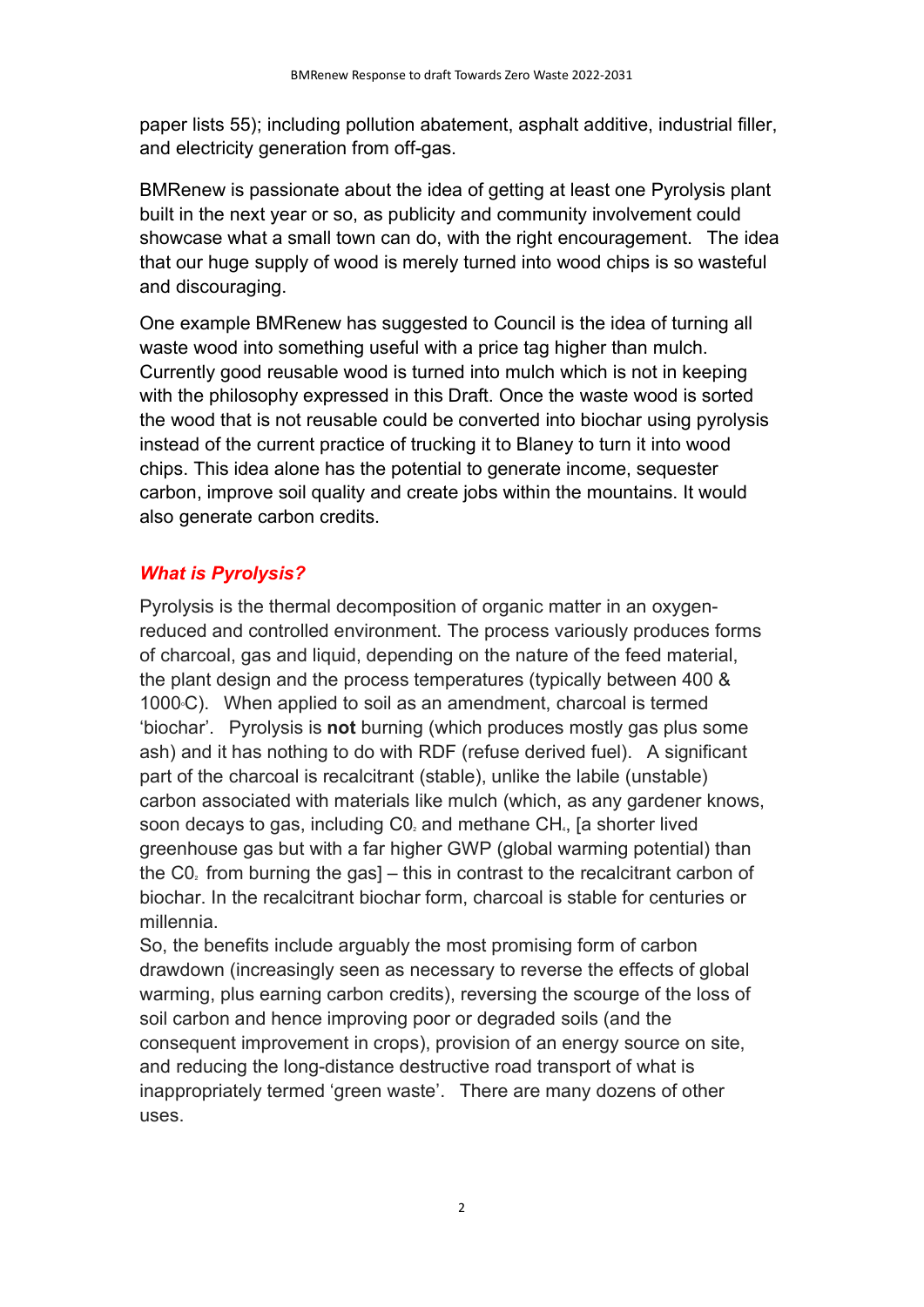#### Feedstock

The feedstock could include chipped fallen trees, council green bin woody material, pine plantation thinnings, plantation branch stripping, untreated demolition timbers, agricultural crop residues, sewage solids and residues from anaerobic digestion of food processing waste streams. These materials would ordinarily rot, producing  $CO<sub>2</sub>$  and methane (CH<sub>4</sub> a shorterlived greenhouse gas but with a far higher GWP (global warming potential) than the  $CO<sub>2</sub>$  from burning the gas), in contrast to the recalcitrant carbon of biochar. Biochar feedstock should not include native forests.

#### Possible approaches to getting a pyrolysis plant funded:

BMRenew has started to explore choices: a mainly commercial effort (which would defeat the Circular Economy aspiration) or a social enterprise. This will require much work and before we start that work, we need support from Council to accept the proposal in principle. Council would need to indicate they are interested in a thorough examination of the great potential of this nascent industry. A Council keen to implement this innovation should undertake the following actions:

- Liaise with neighbouring councils re pyrolysis/biochar
- Educate local residents about biochar and its many benefits
- Liaise with EPA NSW re any issues and how to resolve them
- Make representation to the state government
- Investigate carbon pricing credits for biochar

• Liaise with existing biochar commercial entities, like Earth Systems / Greenman Biochar

• Liaise with biochar industry body (ANZBIG) re progress on standards

• Conduct a cost benefit analysis showing how pyrolysis / biochar can produce an income stream and improve on current methods of dealing with wood waste.

- Obtain costing on facility costs
- Make enquiries about space requirements of a facility
- Examine relevant clean woody feedstocks in the local area
- Evaluate clean construction timber waste as part of biochar feedstock

• Liaise with Manningham Council, Vic, re its green waste disposal arrangement with Greenman Biochar.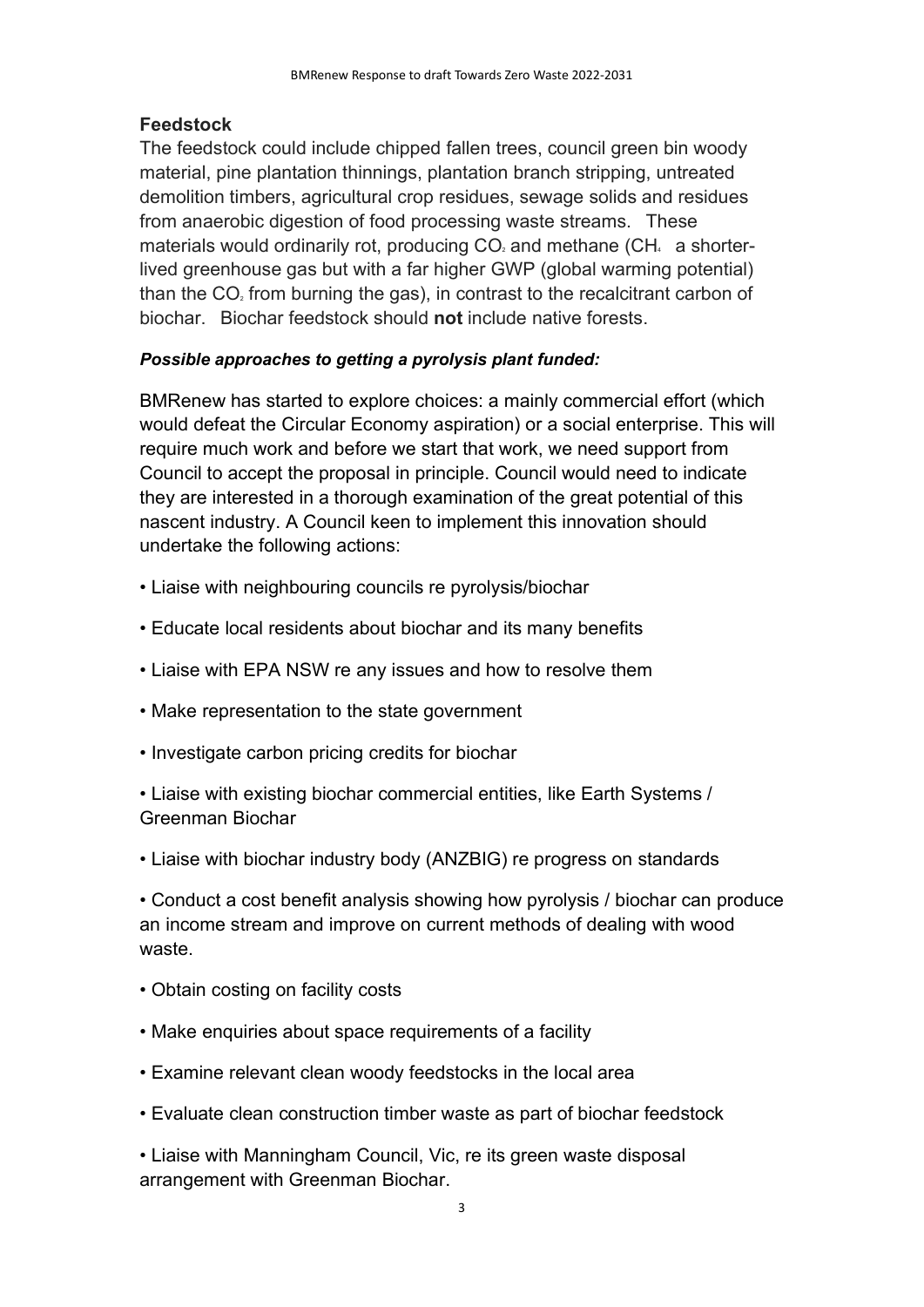• Liaise with Yarra Ranges Council, Vic, re its joint pyrolysis facility project with Greenman Biochar.

• Demonstrate that the information provided on pyrolysis has been read and evaluated

- Investigate grants available for pyrolysis / biochar.
- Liaise with local businesses to gauge interest and availability of finance.

#### Redesigning our Communities

A Pyrolysis plant is just the first step in adopting the approach outlined in the document "Redesigning our Communities" previously shared with Council (attached). This document deserves serious consideration for adoption by the Council and communities of the Blue Mountains. It outlines doable approaches to how we can transform the way we utilise resources and holistically approach challenges such as Wood, Water, Food, and Fire, and directly feeds into the ambitions of our Planetary Health approach. Here is an extract from the document, "The Big Idea:

WOOD: The Blue Mountains has an abundance of trees. In the city we have a successful arborist industry already felling all sorts of trees. Instead of simply woodchipping our trees we can sort them into wood for appropriate uses, for building, carpentry, hearth, and garden use. This opens up local work not only for arborists, but small scale saw millers, tree farmers, builders, carpenters, cabinet makers, apprentices, and retail outlets selling all sorts of wood products. Together with the reuse of old wood we can have a thriving sustainable wood-based industry.

FOOD: With the felling of trees, we also need to plant trees, to replace the ones we took and to keep the towns cool. Instead of planting flammable natives in and around the city, we plant deciduous trees, such as fruit and nut trees. Deciduous trees are fire retardant, and some even give us food. With a diverse mix of food trees, we can create food forests, market gardens, community gardens, verge gardens, and backyard gardens; creating employment in tending, developing, integrating, and managing bioregional food security.

WATER: We could also create water harvesting systems. Not letting it run off the roads causing flash floods and silting up the waterways but capturing and storing it in the soil, then in small dams, swales, ponds and tanks. When soils hold water well (the sign of healthy soil) the land becomes more resilient to fire and the rivers less to flash flooding. Healthy soil grows healthy abundant food. From slow-release we recharge springs, creeks, and hanging swamps with clean water.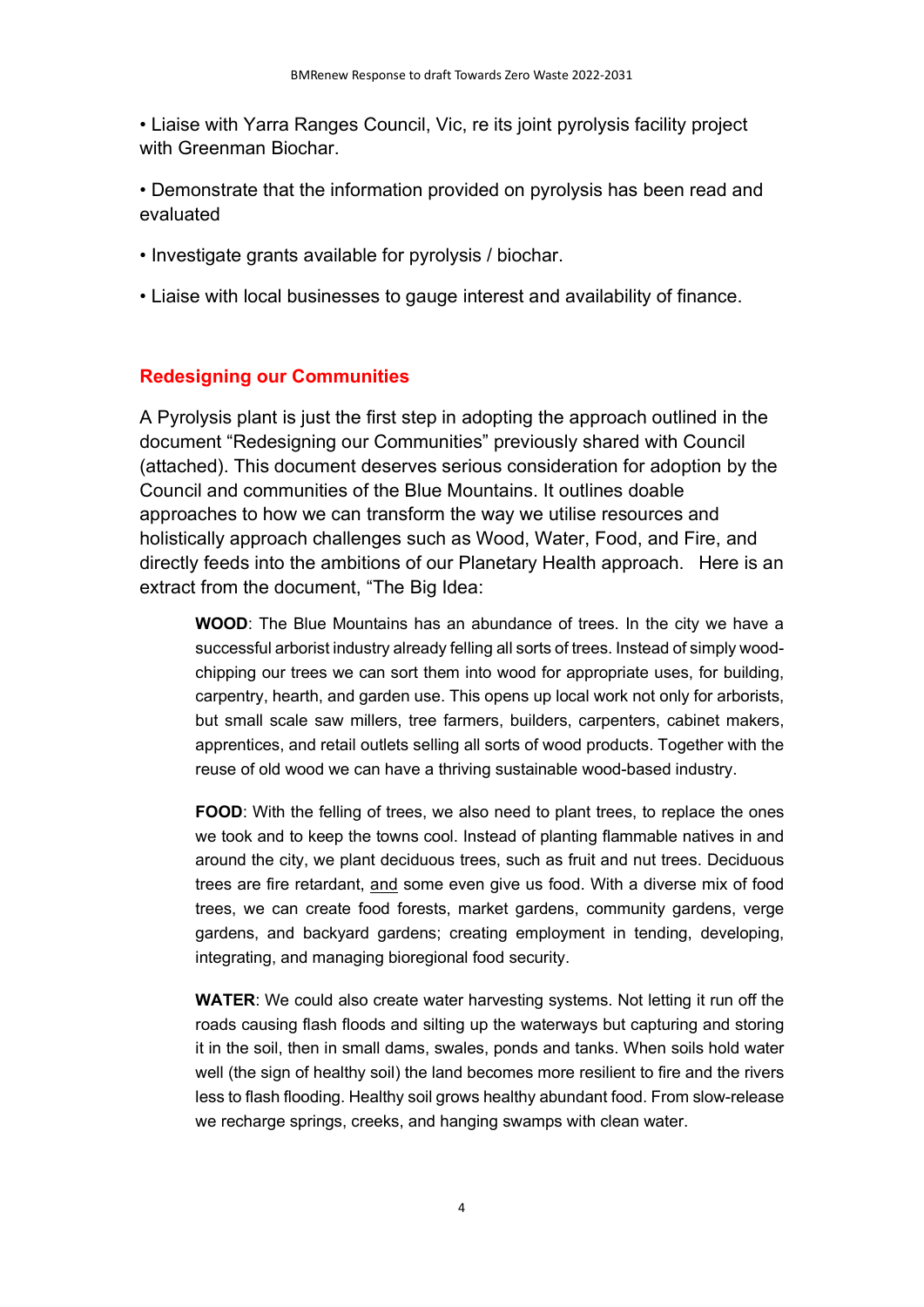FIRE: Together with the Gundungurra and Darragh traditional owners we can manage the bushland surrounding the villages and towns using cultural burning techniques, keeping down fuel loads, maintaining biodiversity (managing noxious weeds and feral animals), and creating bush tucker and recreational zones for walking, running, mountain biking, bird watching, etc. These zones could incorporate a mosaic of meeting places for cultural practice and integrated or separate cultural learning for the wider community."

#### COMMENTS ON OTHER ASPECTS OF COUNCIL DRAFT

The draft needs to address percentage improvements over current 2020/21 figures, and set ambitious year-by-year goals for targets. It incorporates the strategy of avoid, reuse and recycle under 5 key themes and certainly has as a key objective reducing the amount of waste that goes to landfill. However, while there are opportunities for new ideas and new work to be conducted it gives the impression that Council will continue using existing strategies while trying to manage the problem of waste. In fact, the language indicates that Council sees waste as a problem not an opportunity.

We would like to challenge this way of thinking and ask Council to consider coming at the waste issue from another perspective. Rather than aiming to reduce waste, how about aiming to turn it into a viable financial asset. The Draft mentions finding new markets to process our waste. It's new methods we need, methods that allow us to convert our waste into something useful and ideally saleable. Council's modus operandi is to work with contractors who will take the waste away i.e. remove the problem. Contracts are also used as excuses for why new thinking cannot be considered. It's time to change and if Council wants to be a leader in the circular economy, zero waste and planetary health then now is the time to change their way of thinking and develop new and innovative approaches to waste resource management.

There is mention of the community needing to reduce the amount of waste they put into their Red bins. If the waste was a resource Council might be happy to manage it within the local area and not truck it around and outside our LGA which is both wasteful and costly, and defeats the Proximity Principle.

The mention of the Proximity Principle is welcome, though this puts the onus on Council to massively build up their education and outreach to households so that little goes into the red bins and what goes into the Green and Yellow bins is appropriate. Council has tried, yet there is little result to show for these efforts. A major campaign is needed.

The Draft mentions that 30% of Red bin waste is organic waste. There is a requirement to introduce FOGO so we must have a viable solution for this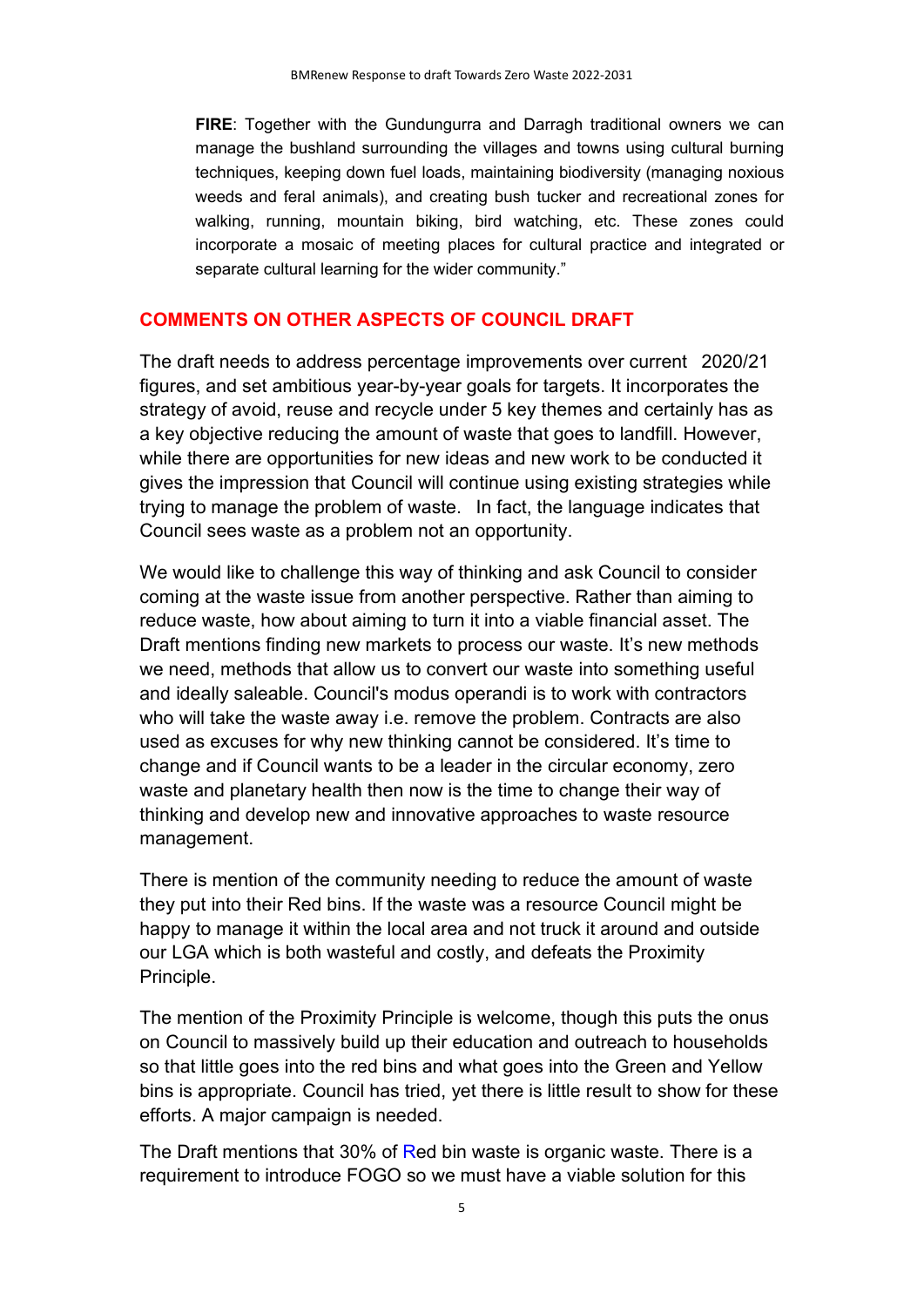waste. But is this the best solution? Surely, we can do better and start to fulfill our ambition to be an Eco City, perhaps the first in Australia, with potential for EcoTourism beyond current hopes. Will FOGO ever include the separation of woody from vegetable matter if we are offering a much better approach?

#### Are microfactories a circular economy initiative we could explore?

Prof. Veena Sahajwalla, from the Centre for Sustainable Materials Research & Technology, University of NSW, has developed microfactories that have the ability to turn 90% of waste into a useful product and none of it goes to landfill. Council could investigate this approach more, though always with zero carbon in mind. The Blue Mountains are not suited to large-scale manufacturing but surely we can support small-scale social enterprise as a way of creating for-profit co-operatives and helping young people become entrepreneurs. This support could lead us towards a Circular Economy. See https://www.smart.unsw.edu.au/ and

https://intheblack.cpaaustralia.com.au/people/veena-sahajwallarevolutionising-recycling-science

#### Some general comments on the Draft

In overall targets you say: Maintain community events and number of avoidance and reduction initiatives delivered; this should be about the number of community interactions not the number of events.

The Council needs to improve how they interact with the community. While we understand the challenge this presents, particularly now, there were serious flaws in how this Draft was introduced to the residents, as nobody we approached had heard about it. Council lost a major opportunity there, as it could have been introduced as a challenge to keep rates at their current level, instead of the inevitable increases residents must face, mainly due to increased climatic activity, if they are not prepared to do more at the household and community level. Even your last newsletter did not mention this Draft.

• Best practice waste management at new developments; what does this mean? item 4 Increase Income yet there is no matching Reduce Costs (this is surely pertinent to the costs borne by moving green waste to a remote LGA). Reduction in overall waste is not a good measure. It should be about reducing what goes to landfill.

Sort and recover is old school thinking so we need more courageous ideas here.

#### Other initiatives needing support from Council

#### A. Textiles – a major polluter and potential resource

Australia is the second-highest consumer of textiles per capita in the world after the United States of America where it is estimated by their Environmental Protection Agency that textiles make up 5.8 percent of Municipal Solid Waste.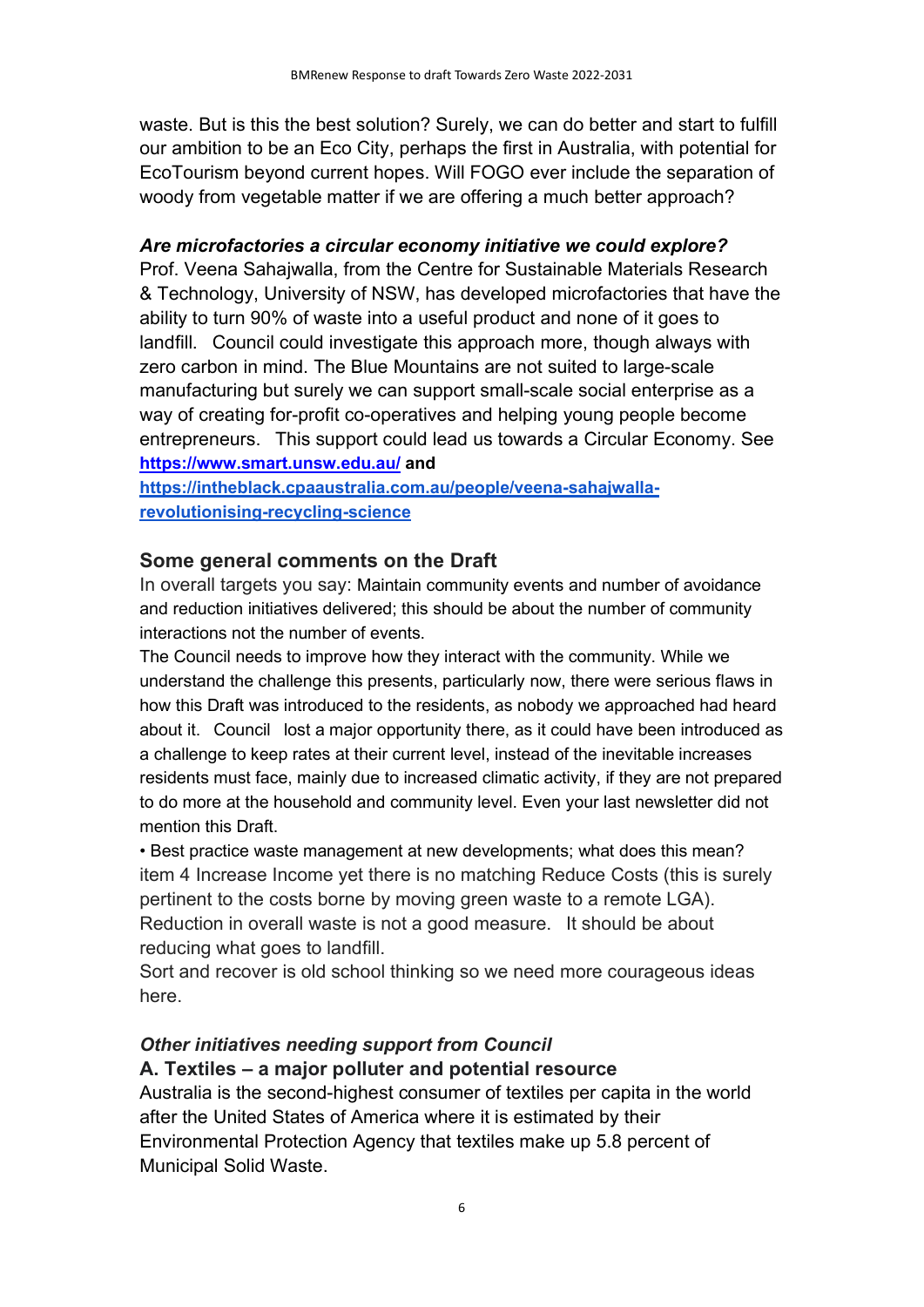The Australian Bureau of Statistics reported that in 2018-19, on average every Australian purchased/ received 27kg of new clothes and threw away 23kgs of textiles to landfill. This amounted to 575,000 tonnes to landfill of the total 800,0000 tonnes of textiles discarded in Australia that year (more than actually purchased).

Translated to the Blue Mountains population of 80,000, it is likely that the Blaxland landfill is receiving around 1,840 tonnes of textiles in an average year.

Blue Mountains charity and vintage shops that help improve our performance on reducing textile waste, all report a large proportion of textile 'donations' that cannot be given or sold on and which therefore go to landfill at considerable cost to them.

At its March 2021 ordinary meeting, the Council noted the ABS statistics and resolved to investigate the successful trial by Bathurst Council with Textiles Recyclers Australia (30.3.2021, Confirmed Minutes, Minute 94). Under the TRA program, the discarded textiles are distributed to developing nations, cut up for rags and cleaning uses or broken down into fibres for re-creation into new fabrics.

It is our understanding that the Bathurst three-month trial resulted in that Council extending the TRA contract to an ongoing arrangement. We hear that Penrith Council is also using this service provided by TRA.

In August 2021, Blocktexx, a start-up company with its Australian developed Separation of Fibre Technology (SOFT) was launched in South East Queensland. The proprietary technology separates polyester and cotton materials such as clothes, sheets and towels in any condition back into their high-value raw materials of polyethylene terephthalate (PET) and Cellulose for reuse as new products.The recovered PET is polymerised to create virginquality PET plastic pellets and polyester fibre suitable for use in textiles, packaging and building products.

## B. Recycling old X-rays

We are pleased to learn, through the BM Gazette's 6 April edition P7, that Council is supporting recycling old X-rays, so that their silver and plastic are repurposed. Again, it is a shame they have to be dumped in our recycling bins to be sorted (by hand?)

#### C. Commercial food waste

Has Council any plans to further support and bring to scale the innovation re commercial food waste spearheaded by Leura Garage? Could this process be expanded to all the other restaurants and hotels in the Leura area, again with Council support. With encouragement, Leura might become the first Eco Village in the Mountains.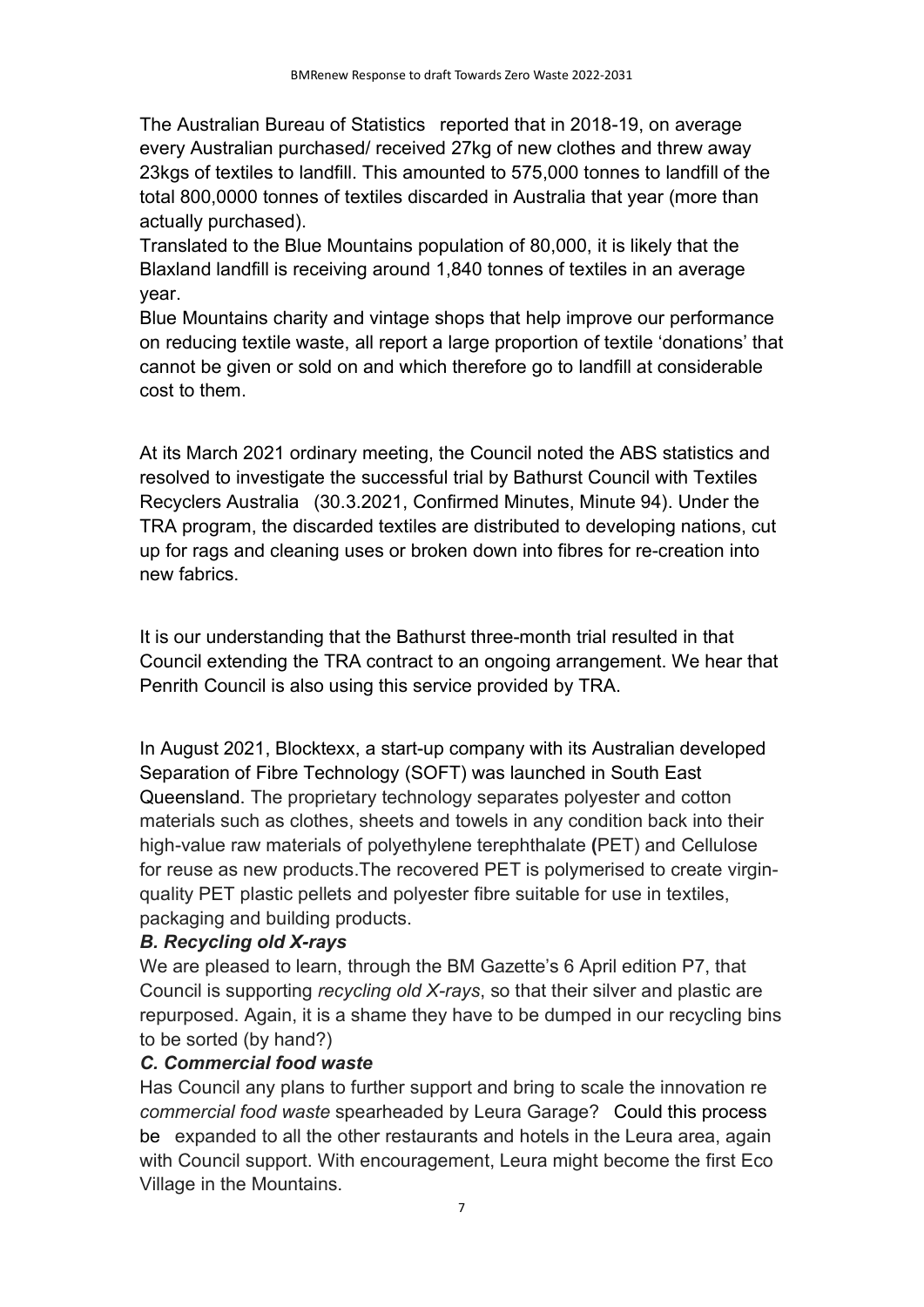# D, Community Compost Hubs

 While the Community Compost Hub concept is a great one, in theory, the challenge is for Council and community to get it more widely adopted and to scale, so the approach needs to be rethought.

# E. Reuse shed in Katoomba

The Reuse shed in Katoomba is a welcome start, though it is facing some challenges. It probably needs to be treated as a separate entity, outside the actual facility rules and EPA levy charges, if it is to be successful. Having to weigh-in to visit the shed is off-putting. Strategies to communicate with residents need to be improved.

## F. Recycled builders' waste

Why was the facility at Springwood, that recycled builders' waste into aggregate, closed?

## G. Cloth nappies or at least compostable nappies

Could Council take some initiative around encouraging the adoption of cloth nappies or at least compostable nappies as part of their landfill reduction strategy?

# ADDITIONAL COMMENTS ON DRAFT LAYOUT

Page 17 – colours in the figure are too similar to be able to interpret them. Why not use red, green and yellow for what comes from households as we all know what they mean. Then fewer blues and beiges that are almost the same.

Pages 17,19,23 25 etc are indented. Looks like the setup for odd pages is not consistent with even pages.

DWMC introduced on page 24 but not explained until page 44 Future trends page 25 should refer to Figure 11, not 9.

## IN CLOSING

We appreciate the work that has been done so far and hope to continue our joint BMWI-LCL/BMRenew conversations with senior Council staff around a Pyrolysis Plant build. We appreciate the immense strain that repercussions around current climate events are putting on you. However this Draft, courageously adopted, could spearhead major initiatives in our much-loved Blue Mountains and make us a beacon of hope for climate resilience to other communities.

On behalf of Blue Mountains Renewable Energy Co-operative Noni McDevitt, CEO and Directors at 18 April 2022

A couple of our sources

Towards a Waste Free Future. Australian Academy of Technology and Engineering https://www.atse.org.au/wastetech